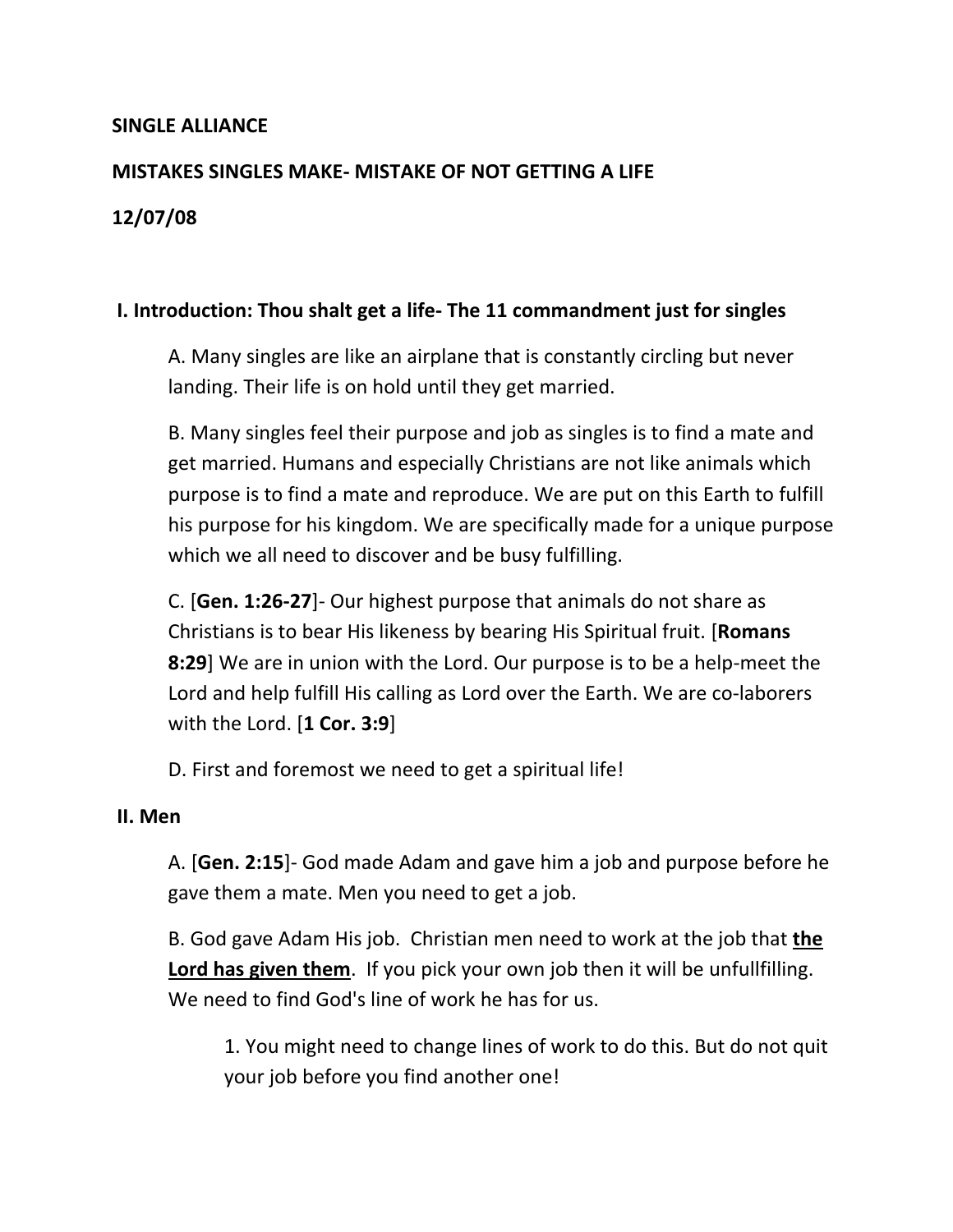2. You might need to go back to school in the area that God has for you. God will provide if it is His calling.

3. To find your calling check up on your inward desires, gifts and talents, and interests.

C. His job was to tend and keep the garden. The word "tend" means to work. Men need to learn how to work and to work hard at their job.

D. He also was called to "keep" the garden. This word means to protect. This word gives implications that there are enemies to your calling. The three areas in which you need to guard and protect is your authority, money, and sexual desire. These three areas are the arenas you will be attacked in order to take your garden from you. Your spiritual life will be key in protecting what God has given you.

E. God made the man to work in the field. That is why we are tougher than the female. We were made to get dirty!

F. [**Prov 24:27**] God's wisdom is that a man needs to establish his work and calling before he gets married. He needs to establish is work before he builds his house [gets married and has kids]

G. [**Gen. 24:63**]- Isaac meditated in the field and looked up and His wife came over the hill. Isaac was not pre-occupied on getting a wife. He was meditating on the Lord and praying over his line of work. He was meditating in his field!

1. [**Proverbs 18:16**]- A man's gift will bring them before the great. Your wife is one of those greats your gift will bring you before!

H. Men need to prepare financially before marrying.